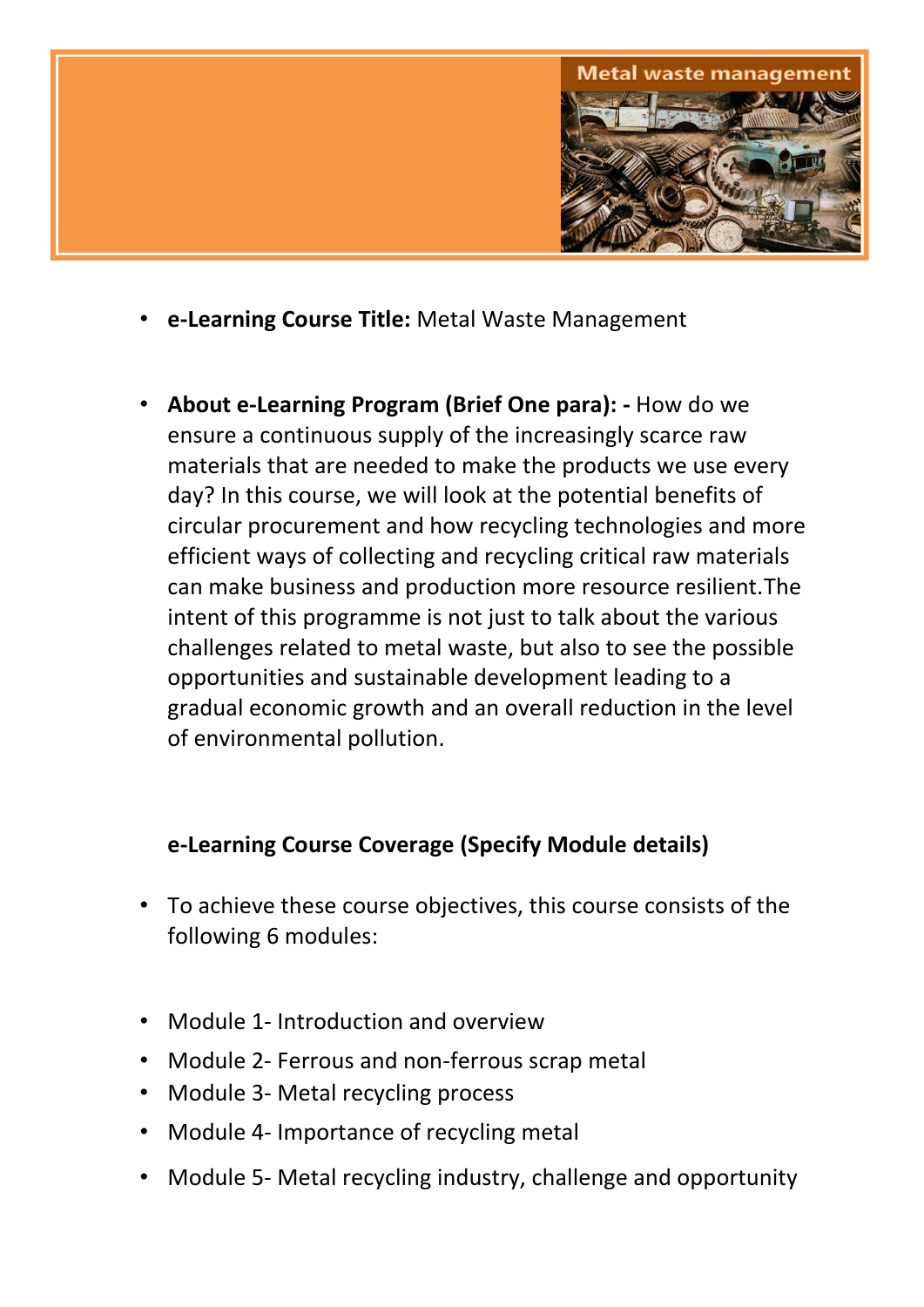• Module 6- Steel scrap recycling policy 2019 (Govt. of India)

# **Register to learn (Key Learnings' in bullet points)**

### **Module 1- Introduction and overview**

- To look at metal waste management from a global perspective
- To promote metal recycling industry through better waste collection system, separation and sorting processes.
- The global metal recycling market is segmented on the basis of metal type, end-user industry, and geography.
- Based on metal type, the market is segmented into ferrous metals and non-ferrous metals.

#### **Module 2- Ferrous and non-ferrous scrap metal**

- Ferrous metals contain some degree of iron
- Non-ferrous metal does not contain iron as a component
- Scrap metal is further categorized as either obsolete or prompt scrap

#### **Module 3- Metal recycling process**

- Metal recycling is the process of taking waste metal, processing it and creating new metal material
- The different stages of metal recycling

## **Module 4- Importance of recycling metal**

- Preservation of natural resources
- Reduce mining
- Reduce pollution
- Economic development